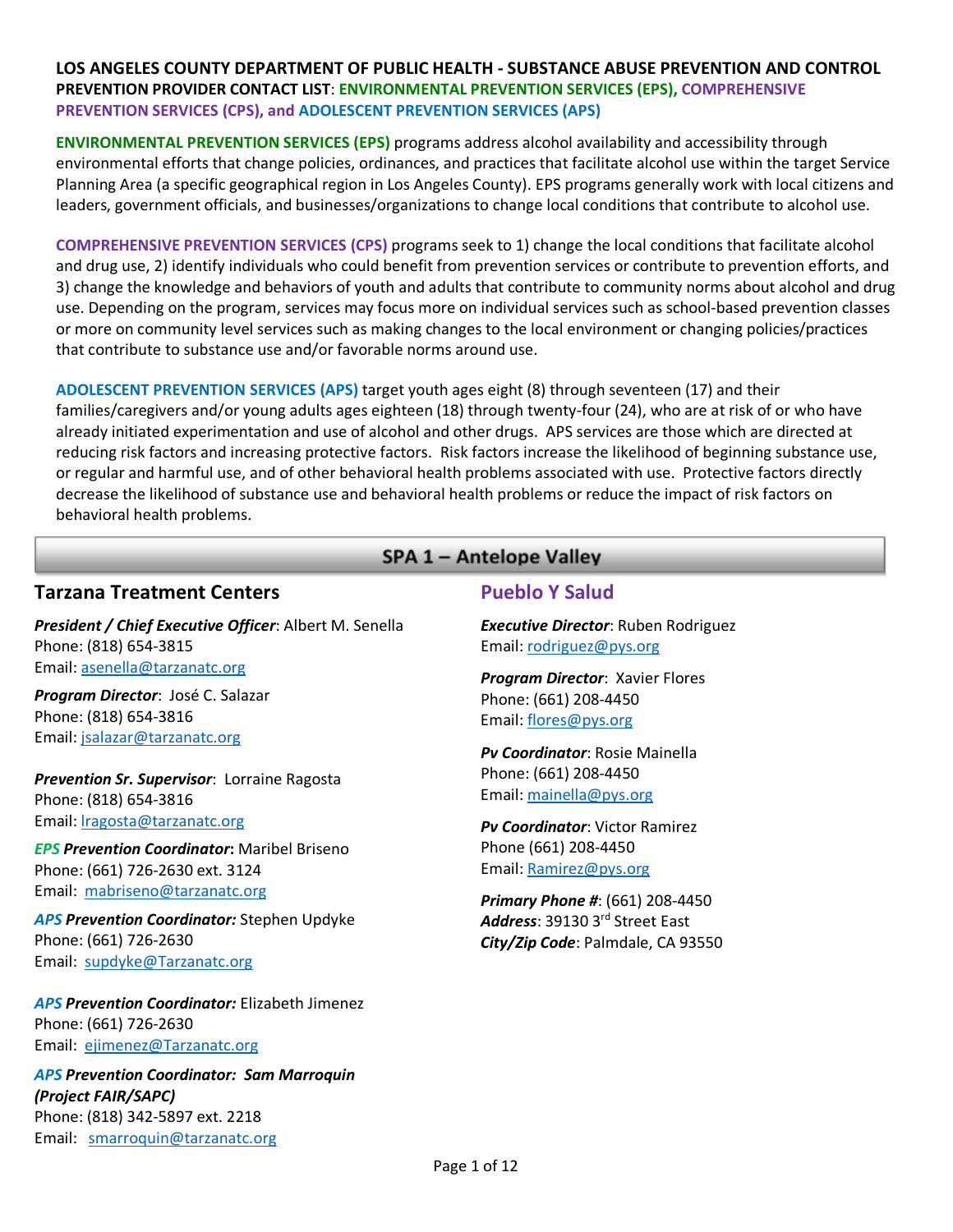*Primary Phone #*: (661) 726-2630 Address: 44443 10<sup>th</sup> Street West *City/Zip Code*: Lancaster, CA 93534

## SPA 2 - San Fernando Valley

## **San Fernando Valley Partnership**

*Executive Director*: Albert Melena Email**:** [amelena@sfvp.org](mailto:amelena@sfvp.org)

*Program Director*:Tomas Robles (818) 837-7767 [trobles@sfvp.org](mailto:trobles@sfvp.org)

*Pv Coordinator*: Rosalyn Son Phone: (818) 837-7767 Email: [r.son@sfvp.org](mailto:r.son@sfvp.org) 

*Primary Phone #*: (818) 837-7767 *Address*: 1131 Celis Street *City/Zip Code*: San Fernando, CA 91340

## **Tarzana Treatment Centers (APS & CPS)**

*President / Chief Executive Officer*: Albert M. Senella Phone: (818) 654-3815 Email: [asenella@tarzanatc.org](mailto:asenella@tarzanatc.org)

*Program Director:* José C. Salazar Phone: (818) 654-3816 Email: [jsalazar@tarzanatc.org](mailto:jsalazar@tarzanatc.org)

*Program Supervisor:* Susan Tang, MPA Phone: (818) 996-1051 ext. 3863 Email[:stang@tarzanatc.org](mailto:stang@tarzanatc.org)

*Prevention Coordinator:* Samuel Marroquin Phone: (818) 654-3950 x2218 Email: **[smarroquin@tarzanatc.org](mailto:smarroquin@tarzanatc.org)**

*Primary Phone #:* (818) 654-3950 *Address:* 18700 Oxnard Street *City/Zip Code:* Tarzana, CA 91356

### **Pueblo Y Salud**

*Executive Director*: Ruben Rodriguez Email[: rodriguez@pys.org](mailto:rodriguez@pys.org)

*Program Director*: Brenda Villanueva Phone: (818) 837-2272 Email[: villanueva@pys.org](mailto:villanueva@pys.org)

*Pv Coordinator*: Ener Ayala Phone: (818) 837-2272 Email: [ayala@pys.org](mailto:ayala@pys.org)

*Primary Phone #*: (818) 837-2272 *Mailing Address*: 1024 North Maclay Avenue, Suite M-13 *City/Zip Code*: San Fernando, CA 91340

## **Phoenix House of Los Angeles**

*Executive Director*: Alice Gleghorn Email[: agleghorn@phoenixhouseca.org](mailto:agleghorn@phoenixhouseca.org)

*Sr. Program Director*: Susan J. Wood **(APS)** Phone: (818) 686-3101 Email[: swood@phoenixhouse.org](mailto:swood@phoenixhouse.org)

*Pv Coordinator*: Manuel David Perez Phone: (818) 686-3000 x4221 Email: (818) 686-3196 [MDPerez@phoenixhouseca.org](mailto:MDPerez@phoenixhouseca.org)

*Primary Phone #*: (818) 686-3000 *Address*: 11600 Eldridge Avenue *City/Zip Code*: Lake View Terrace, CA 91342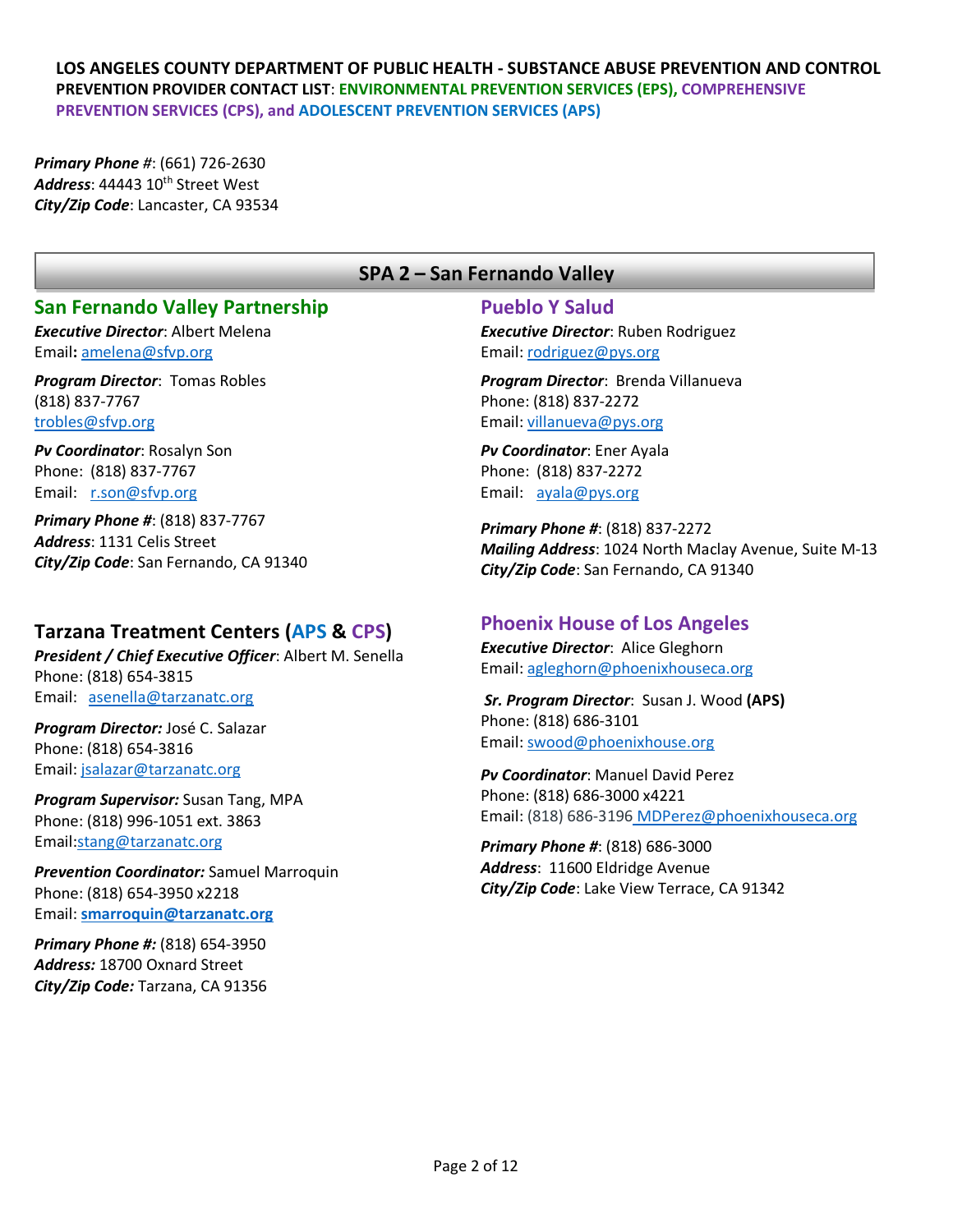### **Child & Family Center**

*President & Chief Executive Officer:* Joan Aschoff Email: [Joan.Aschoff@childfamilycenter.org](mailto:Joan.Aschoff@childfamilycenter.org)

*Program Director*: Carolyn Labbe Phone: (661) 259-9439 x. 3204 Email**:** clabbe@childfamilycenter.org

*Division Director:* Kimberly Hirano Phone: (661) 255-6847 x. 3269 Email**:** [khirano@childfamilycenter.org](mailto:khirano@childfamilycenter.org)

*Program Manager:* Tiffany Rogers Phone: (661) 259-9439 ex.3143 Email**:** [tiffany.rogers@childfamilycenter.org](mailto:tiffany.rogers@childfamilycenter.org)

*Primary Phone #*: (661) 259-9439 *Service Site Address*: 21545 Centre Pointe Parkway *City/Zip Code*: Santa Clarita, CA 91350

#### **NCADD San Fernando Valley**

*President-Board of Directors:* Robert T. Dorris, Jr. Phone: (818)216-4183 Email[: bdorris@ncadd-sfv.org](mailto:bdorris@ncadd-sfv.org)

*Administration & Finance Director:* Shelley Klipp Email: [sklipp@ncadd-sfv.org](mailto:sklipp@ncadd-sfv.org)

*Program Director***:** Lizbeth Vivar Phone: (818) 997-0414 ext. 121 Email[: lvivar@ncadd-sfv.org](mailto:lvivar@ncadd-sfv.org)

*Pv Coordinator*: Steven Flamenco Phone: (818) 997-0414 ext. 118 Email: [sflamenco@ncadd-sfv.org](mailto:sflamenco@ncadd-sfv.org)

*Primary Phone #*: (818) 997-0414 *Address*: 6166 Vesper Avenue *City/Zip Code*: Van Nuys, CA 91411

## SPA 3 - San Gabriel Valley

### **Day One (EPS)**

*Executive Director*: Christy Zamani Email: [Christy@godayone.org](mailto:Christy@godayone.org)

*Program Director*: Claudia Hathcock Phone: (626) 229-9750 Email: [claudia@godayone.org](mailto:claudia@godayone.org)

*Pv Coordinator*: *Carly Lopez* Phone: (626) 229-9750 Email: [carly@godayone.org](mailto:carly@godayone.org)

*Pv Coordinator*: *Daniel Fong* Phone: (626) 229-9750 Email: [daniel@godayone.org](mailto:daniel@godayone.org)

*Pv Coordinator*: *Marcos Molina Phone: (626) 229-9750* Email: [marcos@godayone.org](mailto:marcos@godayone.org)

*Primary Phone #*: (626) 229-9750 *Address*: 175 North Euclid Avenue *City/Zip Code*: Pasadena, CA 9110

## **Day One (CPS)**

*Executive Director*: Same as above. *Program Director*: Claudia Hathcock

# **HealthRIGHT 360 - Prototypes**

*Executive Director*: April Wilson Phone: (415) 238-2260 Email[: awilson@prototypes.org](mailto:awilson@prototypes.org)

*Program Director*: Michelle Rosemond Phone: (909) 398-7398 Email: [mrosemond@prototypes.org](mailto:mrosemond@prototypes.org)

*Pv Coordinator*: Jeannette Hughes Phone: (626) 532-3030 Email: [jhughes@prototypes.org](mailto:jhughes@prototypes.org)

*Primary Phone #*: (909) 461-4289 *Address*: 1890 N. Garey Ave. Suite #C *City/Zip Code*: Pomona, CA 91767

#### **NCADD East San Gabriel/Pomona**

**Executive Director:** Bethany Ineson Phone: (626) 331-5316 ext. 3101 Email[: bineson@ncaddsgv.org](mailto:bineson@ncaddsgv.org)

**Program Director:** Lilia Onate Phone: (626) 331-5316 ext. 3103 Email: [lonate@ncaddsgv.org](mailto:lonate@ncaddsgv.org) 

**Pv Coordinator:** James Donate Phone: (626) 331-5316 ext. 3153 Email[: jdonate@ncaddsgv.org](mailto:jdonate@ncaddsgv.org)

Primary Phone #: (626) 331-5316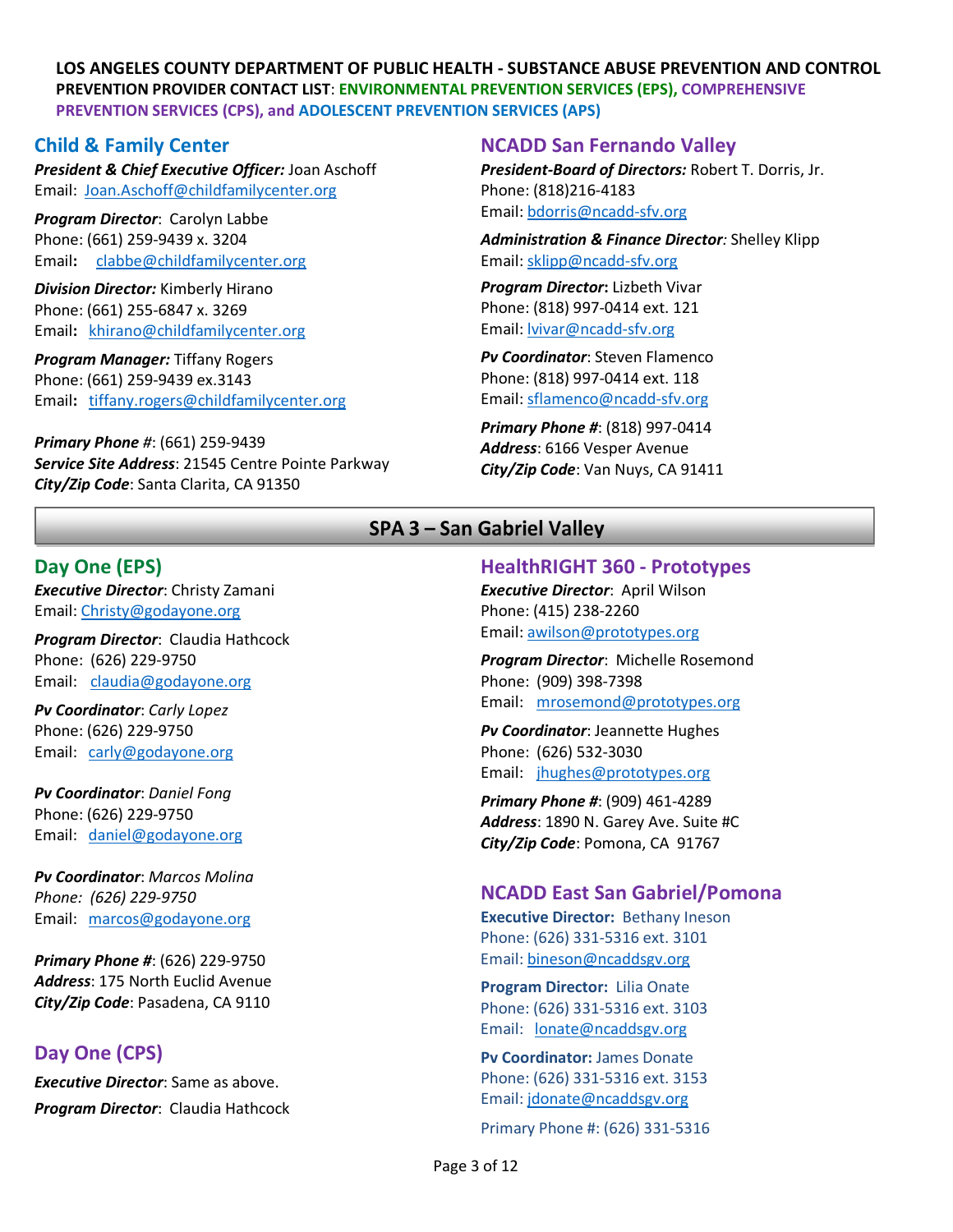Phone: (626) 229-9750 Email: [claudia@godayone.org](mailto:claudia@godayone.org)

*Pv Director*: *Jennifer Jimenez Phone: (626) 229-9750 Email: [jennifer@godayone.org](mailto:jennifer@godayone.org)*

*Pv Coordinator*: Ashley Carassco Phone: (626) 229-9750 Email: [ashleyc@godayone.org](mailto:ashleyc@godayone.org)

*Primary Phone #*: (626) 229-9750 *Address*: 175 North Euclid Avenue *City/Zip Code*: Pasadena, CA 91101

## **City of Pasadena Public Health**

*City Manager:* Steve Mermell Email: [smermell@cityofpasasdena.net](mailto:smermell@cityofpasasdena.net)

*Director/Health Officer*: Dr. Ying Yang Goh,M.D. Phone: (626) 744-6042 Email: [gying-ying@cityofpasadena.net](mailto:gying-ying@cityofpasadena.net)

*Program Director*: Whitney Harrison (10%) Phone: (626) 744-6042 Email: [wharrison@cityofpasadena.net](mailto:wharrison@cityofpasadena.net)

*Pv Coordinator*: Ron Hillary, MSW, ACSW Phone: (626) 744-6042 Email: [rhillary@cityofpasadewna.net](mailto:rhillary@cityofpasadewna.net)

*Pv Outreach Coordinator* Teresa Montes- Montairo, LMFT Phone: (626) 744-6042 Email: [tmontes@cityofpasadena.net](mailto:tmontes@cityofpasadena.net)

*Primary Phone #*: (626) 744-6042 *Address*: 1845 North Fair Oaks Avenue *City/Zip Code*: Pasadena, CA 91103 \*All contracts are signed by the city manager.

## **Jewish Family Service of Los Angeles**

*Executive Director*: Eli Veitzer E-mail: [eveitzer@jfsla.org](mailto:eveitzer@jfsla.org) Phone: (213) 260-7920

*Program Director*: Linda Gingras Phone: (310) 247-1180 Email: [lgingras@jfsla.org](mailto:lgingras@jfsla.org)

**Pv Specialist:** Katrina Wisely Phone: (626) 592-1901 Email: [kwisely@jfsla.org](mailto:sdavis@jfsla.org)

Address: 4626 North Grand Avenue City/Zip Code: Covina, CA 91724

# **Pacific Clinics (CPS & APS)**

*Executive Director*: Jim Balla, MBA Phone: (626) 254-5000 Email[: jballa@pacificclinics.org](mailto:jballa@pacificclinics.org)

*Corporate Director: David Martel Phone:* (626) 254-5073 *Email:* dmartel@pacificclinics.org

*Pv Supervisor:* Stephanie Zapata Phone: (626) 287-2988 Email: szapat[a@pacificclinics.org](mailto:tgock@pacificclinics.org)

*Pv Supervisor*: Dr. Glenn Masuda Phone: (626) 287-2988 ext. 111 Email: [gmasuda@pacificclinics.org](mailto:gmasuda@pacificclinics.org)

*Pv Coordinator*: Johnson Yang Phone: (626) 287-2988 Email: [joyang@pacificclinics.org](mailto:joyang@pacificclinics.org)

*Pv Coordinator*: Vacant Phone: (626) 287-2988 Email[: @pacificclinics.org](mailto:lewoo@pacificclinics.org) (supervisor Stephanie Zapata [szapata@pacificclinics.org](mailto:szapata@pacificclinics.org)

*Primary Phone #*: (626) 287-2988 *Address*: 9353 East Valley Boulevard, Suite C *City/Zip Code*: Rosemead, CA 91770

*APS Program Coordinator: Sharon Burnom* Phone: (626) 463-1021 Email[: Sburnom@pacificclinics.org](mailto:Sburnom@pacificclinics.org)

*APS* **Primary Phone #:** (626) 254-5000 **Service Site Address:** 2550 E. Foothill Blvd. City/Zip Code: Pasadena, CA 91107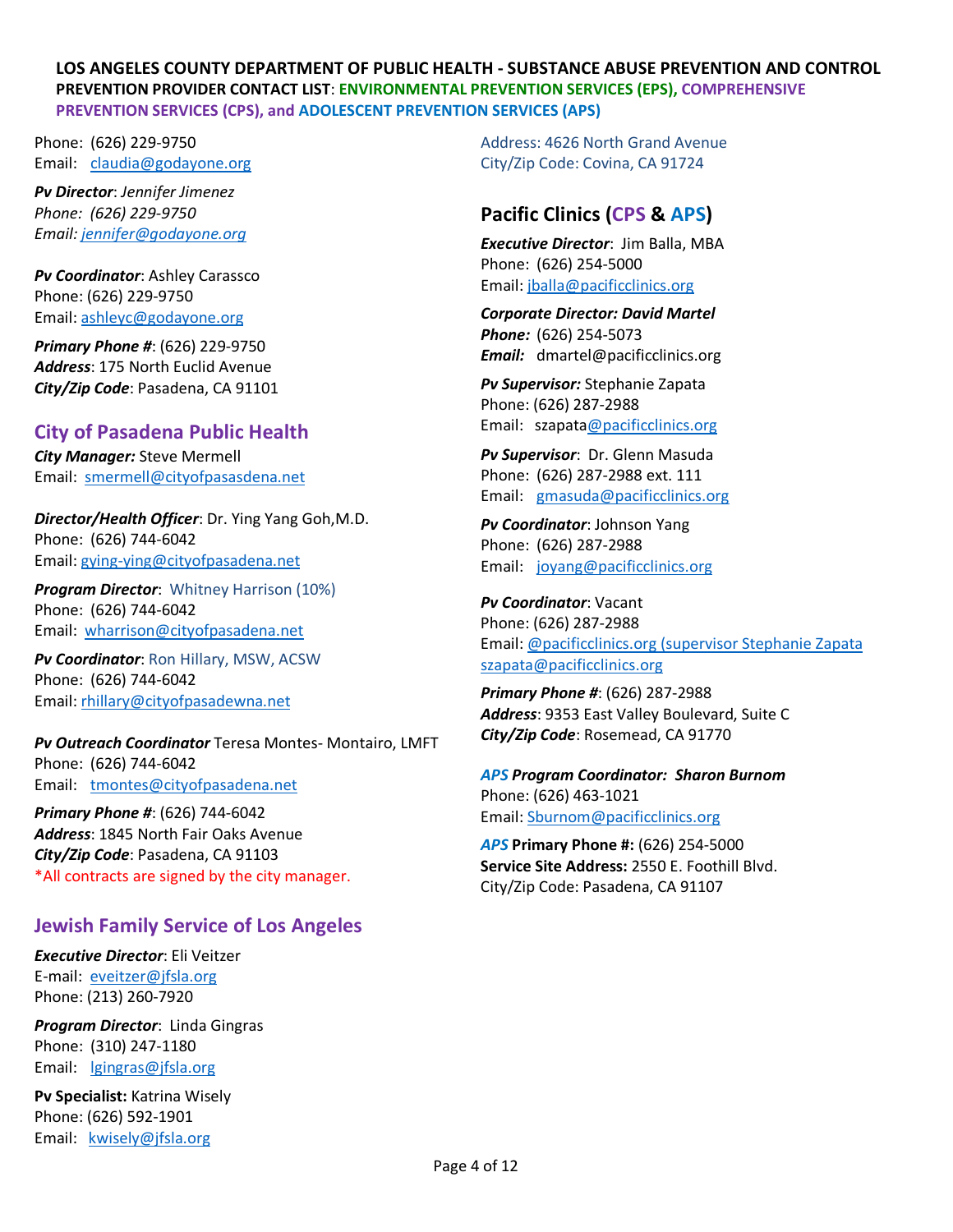#### **Pv Coordinator: Stephanie Davis**

Pv Phone: (818) 403-7750 Email: [sdavis@jfsla.org](mailto:sdavis@jfsla.org)

*Primary Phone #*: (310) 247-1180 *Address*: 12821 Victory Boulevard *City/Zip Code*: North Hollywood, CA 91606

## **Koreatown Youth & Community Center**

*Executive Director*: Johng Ho Song Email: [jsong@kyccla.org](mailto:info@kyccla.org)

*Program Director*: Nayon Kang Phone: (213) 365-7400 x5530 Email: [nkang@kyccla.org](mailto:nkang@kyccla.org)

*Pv Coordinator*: Hanna Yi Phone: (213) 365-7400 x 5110 Email: [mto@kyccla.org](mailto:mto@kyccla.org)

*Primary Phone #*: (213) 365-7400 *Address*: 680 South Wilton Place *City/Zip Code*: Los Angeles, CA 90005

## **Koreatown Youth & Community Center**

*Executive Director*: John Ho Song Email: [jsong@kyccla.org](mailto:info@kyccla.org)

*Program Director*: Nayon Kang Phone: (213) 365-7400 x5530 Email: [nkang@kyccla.org](mailto:nkang@kyccla.org)

(Backup) Prevention Manager: Gennesis Jerez Phone: (213) 365-7400 ext. 5143 Email: [gjerez@kyccla.org](mailto:gjerez@kyccla.org)

*CPS Pv Coordinator*: Hanna Yi Phone: (213) 365-7400 x 5127 Email: [hyi@kyccla.org](mailto:hyi@kyccla.org)

*EPS Pv Coordinator*: Bryan Zaragoza Phone: (213) 365-7400 ext. 5119 Email: [bzaragoza@kyccla.org](mailto:bzaragoza@kyccla.org)

*Primary Phone #*: (213) 365-7400 *Address*: 680 South Wilton Place *City/Zip Code*: Los Angeles, CA 90005

### SPA 4 - Metro

#### **Institute for Public Strategies**

*Executive Director*: Brenda Simmons\* Phone: (310) 215-9924 x 132 Email[: bsimmons@publicstrategies.org](mailto:bsimmons@publicstrategies.org)

*Program Director*: Sarah Blanch Phone: (310) 215-9924 x 133 Email: [sblanch@publicstrategies.org](mailto:sblanch@publicstrategies.org)

*Pv Coordinator*: Donna Heydar Phone: (310) 215-9924 x135 Email: [dheydar@publicstrategies.org](mailto:dheydar@publicstrategies.org)

*Primary Phone #*: (310) 215-9924 *Address*: 5701 West Slauson Avenue, Suite 204 *City/Zip Code*: Culver City, CA 90230 \*cc Brenda Simmons in all emails

## **Jewish Family Service of Los Angeles**

*Executive Director*: Eli Veitzer E-mail: [eveitzer@jfsla.org](mailto:eveitzer@jfsla.org) Phone: **323-556-2920**

*Program Director*: Linda Gingras Phone: (310) 247-1180 Email: [lgingras@jfsla.org](mailto:lgingras@jfsla.org)

*Pv Coordinator*: Stephanie Davis Phone: (626) 577-7728 Email: [sdavis@jfsla.org](mailto:sdavis@jfsla.org)

**Pv Specialist:** Katrina Wisely Phone: (626) 592-1901 Email: [kwisely@jfsla.org](mailto:sdavis@jfsla.org)

*Primary Phone #*: (310) 247-1180 *Address*: 12821 Victory Boulevard *City/Zip Code*: North Hollywood, CA 91606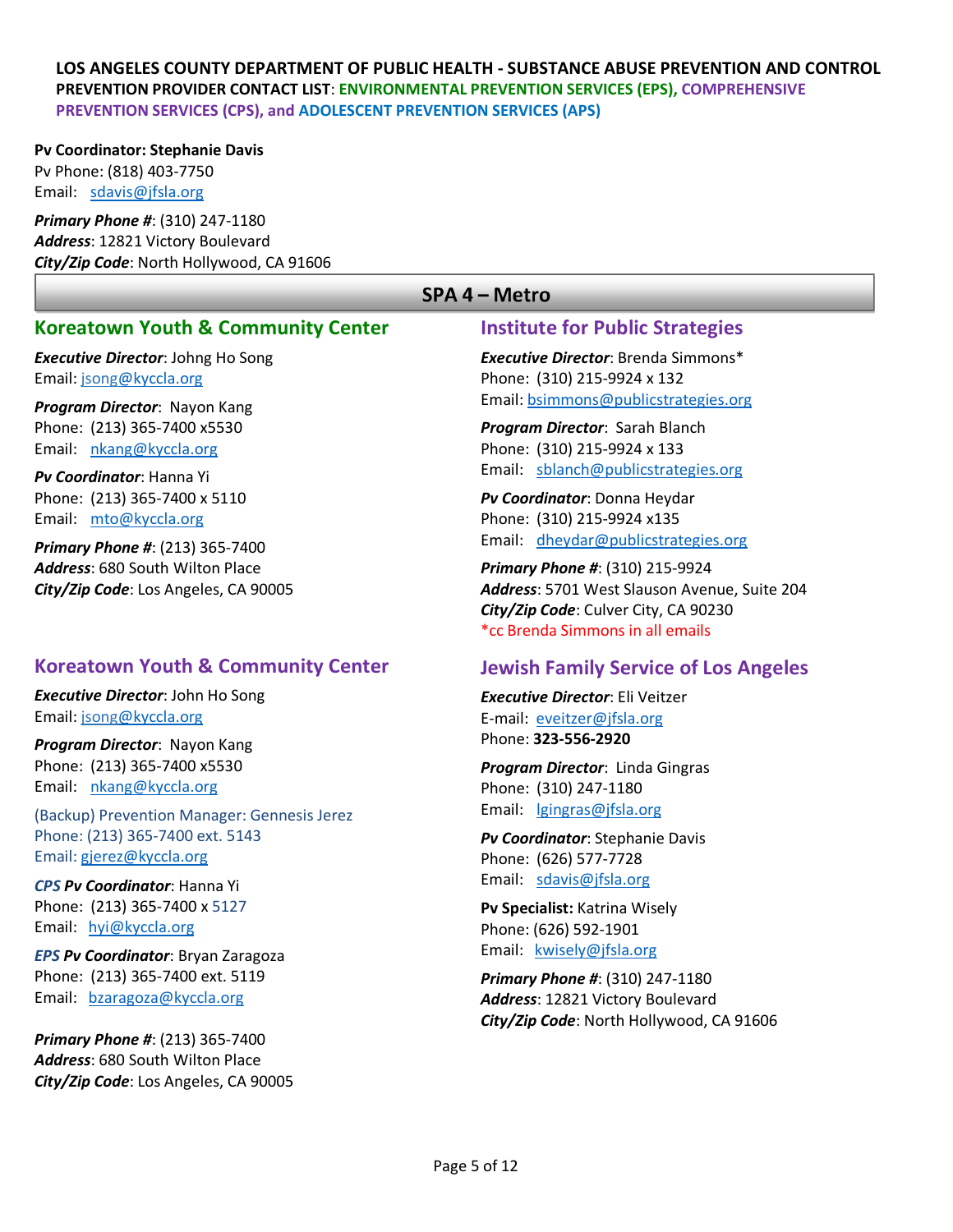## **Children's Hospital Los Angeles (CPS & APS)**

*Executive Director*: Karen Niemeier Email: [chlaawards@chla.usc.edu](mailto:chlaawards@chla.usc.edu)

*Program Director*: Irene Lim (both CPS & APS) Phone: (323) 361-3111 Email: [ilim@chla.usc.edu](mailto:ilim@chla.usc.edu)

*Pv Coordinator*: Lorena Velasquez (CPS Only) Phone: (323) 361-3911 Email: [lorvelasquez@chla.usc.edu](mailto:lorvelasquez@chla.usc.edu)

*Primary Phone #***:** (323) 361-2463 *Address***:** 5000 Sunset Boulevard, Suite 701 *City/Zip Code*: Los Angeles, CA 90027

## **Special Services for Groups**

*Executive Director:* Herbert K. Hatanaka Email: [ssg@ssg.org](mailto:ssg@ssg.org)

*Director of Programs:* Vacant Director of Strategic Development & Partnerships: Dianna Malak-Lopez, MSW Phone: (213) 553-1875 Email: [ssg@ssg.org](mailto:ssg@ssg.org)

#### *Prevention Coordinators*:

Tiffanie Johnson (323) 234-4445 x 210 [tjohnson@webercommunitycenter.org](mailto:tjohnson@webercommunitycenter.org) Meshawn Ayers (Back Up) [MAyers@webercommunitycenter.org](mailto:MAyers@webercommunitycenter.org) Deene Houston dhouston@webercommunitycenter.org

*Primary Phone #:* (213) 553-1800 *Service Site Address:* 5849 S. Crocker *City/Zip Code:* Los Angeles, CA 90003

## **Social Model Recovery Systems**

*Executive Director*: Bruce Boardman Email[: bruceb@socialmodel.com](mailto:bruceb@socialmodel.com)

*Program Director*: Zelenne L. Cardenas Phone: (213) 622-1621 x 224 Email: [zcardenas@socialmodel.com](mailto:zcardenas@socialmodel.com)

*Pv Coordinator*: Charles Porter Phone: (213) 622-1621 x 226 Email: [charlesp@socialmodel.com](mailto:charlesp@socialmodel.com)

*Primary Phone #:* (213) 622-1621 Address: 804 East 6<sup>th</sup> Street *City/Zip Code:* Los Angeles, CA 90021

## **Behavioral Health Services (CPS & APS)**

*Executive Director*: Shirley Summers E-mail Address[: ssummers@bhs-inc.org](mailto:ssummers@bhs-inc.org)

*CPS Program Director*: Sabrina Navarette Phone: (323) 461-3161 x 3829 Email[: snavarette@bhs-inc.org](mailto:snavarette@bhs-inc.org)

*CPS Primary Phone #*: (323) 461-3161 *Address*: 6838 Sunset Blvd *City/Zip Code***:** Hollywood, CA 90028

*APS Program Director*: Celia Aragon Phone: (323) 385-9589 Email: [caragon@bhs-inc.org](mailto:caragon@bhs-inc.org)

*APS Prevention Coordinator*: Ruben Chavez Phone: (323) 221-1746 Email: [rchavez@bhs-inc.org](mailto:rchavez@bhs-inc.org)

*APS Primary Phone #*: (323) 221-1746 *Service Site Address*: 4099 N. Mission Road *City/Zip Code***:** Los Angeles, CA 90031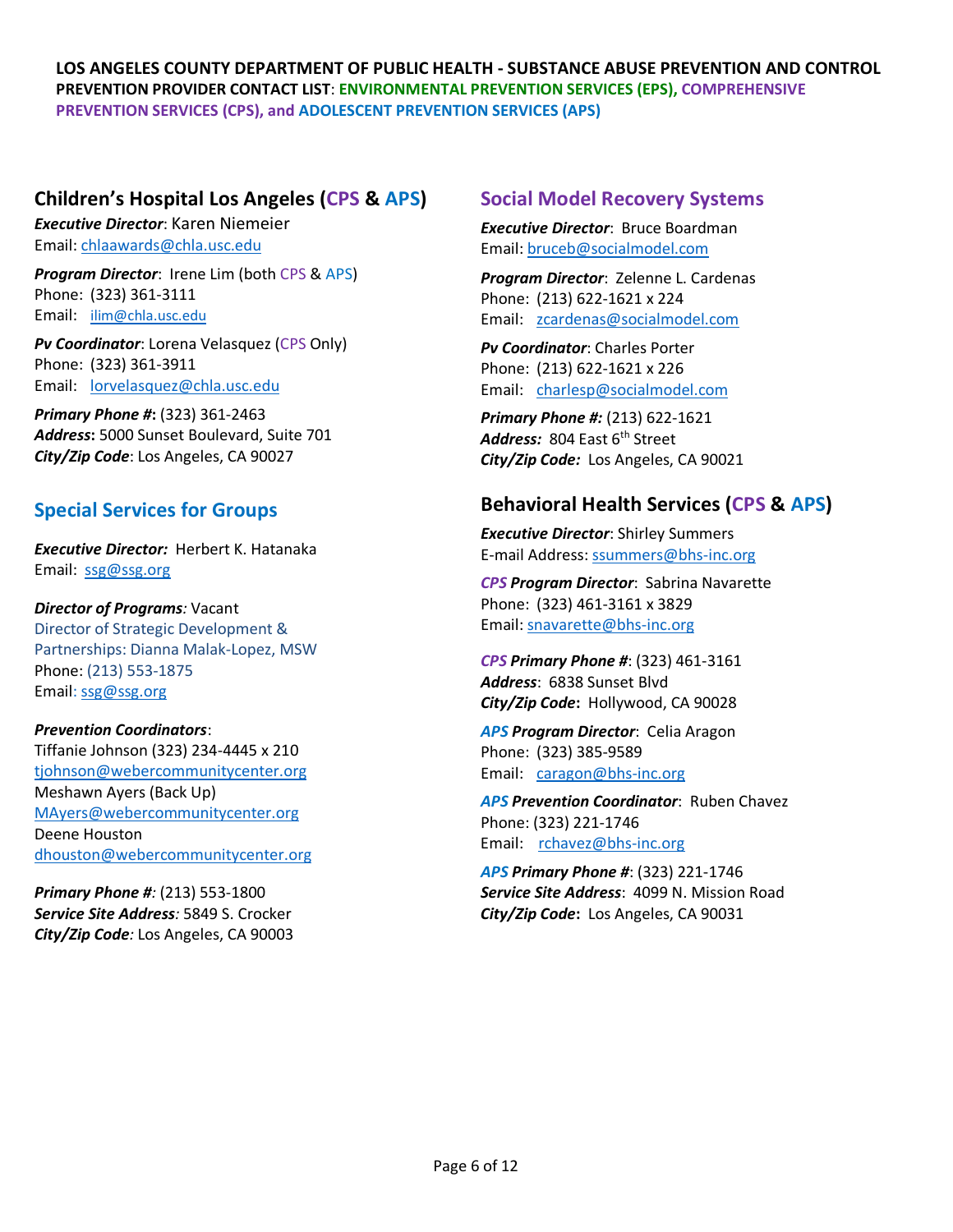#### **CLARE/MATRIX**

*Executive Director*: Dan George Phone: (310) 314-6200 x 3612 Email: [dgeorge@clarematrix.org](mailto:dgeorge@clarematrix.org)

*Program Director*: David Cohen, LCSW Phone: (310) 314-6200 Email: [dcohen@clarematrix.org](mailto:dcohen@clarematrix.org)

*Pv Manager*: Christina Tuman, LMFT Phone: (310) 314-6200 x 3155 Email: [ctuman@clarematrix.org](mailto:ctuman@clarematrix.org)

*Primary Phone #***:** (310) 314-6200 *Address***:** 2644 30th Street Suite #100 *City/Zip Code***:** Santa Monica, CA 90405

## SPA 5 - West

#### **Didi Hirsch Mental Health Services**

*Chief Executive Officer:* Jonathan Goldfinger, MD, MPH, FAAP Email: [JGoldfinger@didihirsch.org](mailto:JGoldfinger@didihirsch.org)

*Division Director*: Elan Javanfard, M.A., L.M.F.T Phone: (310) 751-5241 Email: [EJavanfard@didihirsch.org](mailto:EJavanfard@didihirsch.org)

*Lead Clinical Supervisor:* Paulla Elmore, M.A., L.M.F.T Phone: (310) 751-1207 Email: [pelmore@didihirsch.org](mailto:pelmore@didihirsch.org)

*Primary Phone #*: 310-390-6612 *Service Site Address*: 4760 South Sepulveda Boulevard *City/Zip Code*: Culver City, CA 90230

### SPA 6 - South

#### **Community Coalition for Substance Abuse Prevention and Treatment**

*Executive Director*: Alberto Retana Email: [alberto@cocosouthla.org](mailto:alberto@cocosouthla.org)

*Program Director*: Leslie Cooper-Johnson Phone: (323) 750-9087 x 250 Email: [leslie@cocosouthla.org](mailto:leslie@cocosouthla.org)

*Pv Coordinator*: Marianna Hernandez Phone: (323) 750-9087 x 223 Email: [marianna@cocosouthla.org](mailto:marianna@cocosouthla.org)

*Primary Phone #*: (323) 750-9087 *Address*: 8101 S. Vermont Avenue *City/Zip Code*: Los Angeles, CA 90044 **People Coordinated Services**  *President*: Virgie P. Walker Email[: vwalker@pcs-socal.org](mailto:vwalker@pcs-socal.org)

*Program Director*: Patricia Esquivel Phone: (323) 735-1231 Email: [pesquivel@pcs-socal.org](mailto:pesquivel@pcs-socal.org)

*Pv Coordinator*: Robert Aguirre Phone: (323) 735-1231 Email: [raguirre@pcs-socal.org](mailto:raguirre@pcs-socal.org)

*\*Direct all correspondences to Ms. Walker.* 

*Primary Phone #*: (323) 735-1231 *Address*: 3021 South Vermont Avenue *City/Zip Code*: Los Angeles, CA 90007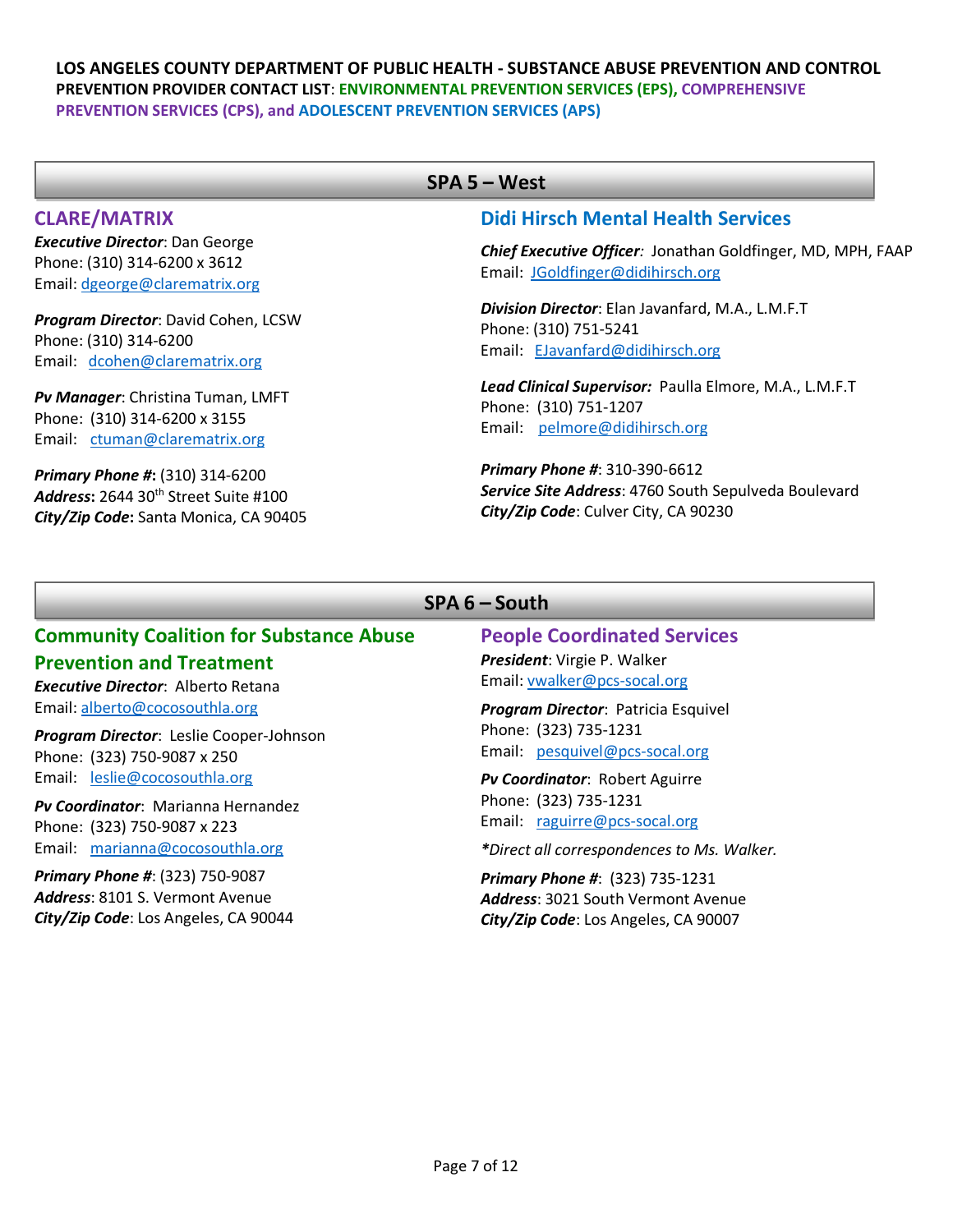### **Avalon Carver**

*Executive Director*: Jamico Elder Email: [Mr.jamicoelder@yahoo.com](mailto:Mr.jamicoelder@yahoo.com)

*Program Director*: Chelsea McElwee Phone: (323) 232-4391 Email: [Chelseamcelwee@avalon-carver.org](mailto:Chelseamcelwee@avalon-carver.org)

*Pv Coordinator:* Anthony Walker *Phone: (323) 232-4391 Email:* [Anthonywalker@gmail.com](mailto:Anthonywalker@gmail.com)

*Primary Phone #*: (323) 232-4391 *Address*: 4920 South Avalon Boulevard *City/Zip Code*: Los Angeles, CA 90011

## **Watts Healthcare Corporation**

*President & CEO*: Michael Johnson Phone: (323) 357-6688 Email: [Michael.johnson@wattshealth.org](mailto:Michael.johnson@wattshealth.org) *COO*: Olusheyi Lawoyin Phone: (323) 357-6688 Email: [Olusheyi.Lawoyin@wattshealth.org](mailto:%20Olusheyi.Lawoyin@wattshealth.org) *Program Director*: Jorge Reyes Phone: (323) 568-5419 Email: [jorge.reyes@wattshealth.org](mailto:jorge.reyes@wattshealth.org) 

*Pv Coordinator*: Tenesha Taylor Phone: (323) 568-5400 x5422 Email: [tenesha.taylor@wattshealth.org](mailto:tenesha.taylor@wattshealth.org)

*Primary Phone #*: (323) 564-4331 *Address*: 10300 Compton Avenue *City/Zip Code*: Los Angeles, CA 90002

## **Volunteers of America**

*Assist. Director of Recovery Services*: Kimberly Hendrix Email: [khendrix@voala.org](mailto:khendrix@voala.org)

*Program Director*: Monica Mooring Phone: (323) 567-3297 Email: [mmooring@voala.org](mailto:mmooring@voala.org)

*Pv Coordinator*: Michael Torrance Phone: (323) 567-3297 Email: [mtorrence@voala.org](mailto:mtorrence@voala.org)

*Primary Phone #*: (323) 567-3297 *Address*: 11901 South Willowbrook Avenue *City/Zip Code*: Los Angeles, CA 90059

## **SHIELDS For Families**

*Chief Executive Director:* Kathryn Icenhower Email: [kicenhower@shieldsforfamilies.org](mailto:kicenhower@shieldsforfamilies.org)

*Director of Behavioral Health Services:* Danielle Lowe, MSW Phone: (323) 242-5000 x.4133 Email: [dlowe@shieldsforfamilies.org](mailto:dlowe@shieldsforfamilies.org)

*Clinical Supervisor:* Sara Dodd Phone: 323-376-0077 Email: [sdodd@shieldsforfamilies.org](mailto:sdodd@shieldsforfamilies.org)

*Lead Supervisor: Jerome Miller* Phone: (323) 516-2777 Email: [jmiller@shieldsforfamilies.org](mailto:jmiller@shieldsforfamilies.org)

*Youth Services, Program Coordinator: Irving Quinonez* Phone: (323) 242-5000 x8299 Email: [iquinonez@shieldsforfamilies.org](mailto:iquinonez@shieldsforfamilies.org)

**Primary Phone #**: (323) 242-5000 **Service Site Address**: 2620 Industry Way, Ste. A **City/Zip Code**: Lynwood, CA 90262

## SPA 7 - East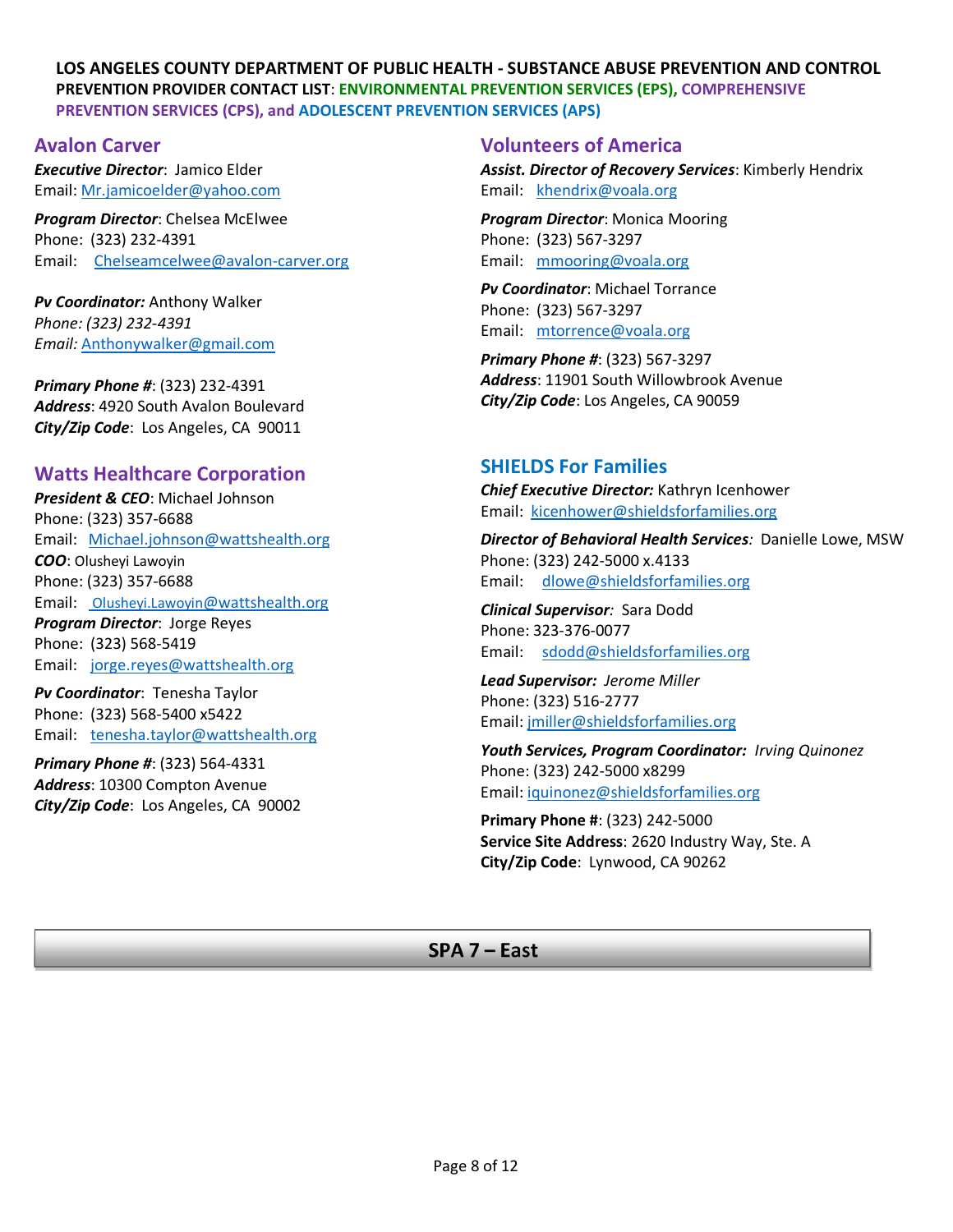## **California Hispanic Commission on Alcohol and Drug Abuse (EPS)**

*Executive Director*: James Z. Hernandez Email[: mrh@chcada.org](mailto:mrh@chcada.org)

*Program Director*: Denise Alfaro Phone: (916)443-5473 Email: [denise.alfaro@chcada.org](mailto:denise.alfaro@chcada.org)

*Pv Coordinator*: Marlene Marroquin Phone: (323) 222.4591 ext.33 Email: [Marlene.Marroquin@chcada.org](mailto:Marlene.Marroquin@chcada.org)

*Primary Phone #*: (323) 722-4529 *Address*: 3316 W. Beverly Boulevard *City/Zip Code*: Montebello, CA 90640

# **California Hispanic Commission on Alcohol and Drug Abuse (CPS)**

*Executive Director*: James Z. Hernandez Email[: mrh@chcada.org](mailto:mrh@chcada.org)

*Program Director*: Denise Alfaro Phone: (323) 222-4591 ext. 11 Email: [denise.alfaro@chcada.org](mailto:denise.alfaro@chcada.org)

*Pv Coordinator*: Kimberly Guevara Phone: (323) 222.4591 ext.29 Email: [kimberly.Guevara@chcada.org](mailto:kimberly.Guevara@chcada.org)

*Primary Phone #*: (323) 722-4529 *Address*: 3316 W. Beverly Boulevard *City/Zip Code:* Montebello, CA 90640

# **California Hispanic Commission on Alcohol and Drug Abuse (APS)**

*Executive Director*: James Z. Hernandez Email[: mrh@chcada.org](mailto:mrh@chcada.org)

*Program Director*: Denise Alfaro Phone: (916)443-5473 Email: [denise.alfaro@chcada.org](mailto:denise.alfaro@chcada.org)

*Prevention Coordinator*: Gabrielle Lopez Phone: (323) 222-4591 ext.35 Email: [gabrielle.lopez@chcada.org](mailto:gabrielle.lopez@chcada.org)

*Primary Phone #*: (323) 722-4529 *Service Site Address*: 3316 W. Beverly Boulevard *City/Zip Code:* Montebello, CA 90640

## **The Wall Las Memorias Project**

*Executive Director*: Richard L. Zaldivar Email: [Richard.zaldivar@twlmp.org](mailto:Richard.zaldivar@twlmp.org)

*Program Director*: Enrique A Topete Phone: (323) 257-1056 x 24 Email: [Enrique.topete@twlmp.org](mailto:Enrique.topete@twlmp.org)

*Pv Coordinator*: Nicolas Patino Phone: (323) 257-1056 ext. 22 Email: [nicolas.patino@twlmp.org](mailto:nicolas.patino@twlmp.org)

*Primary Phone #*: (323) 257-1056 *Fax #:* (323) 818-0520 *Address:* 800 W. 6th Street, Suite 750 *City/Zip Code:* Los Angeles, CA 90017

## **Helpline Youth Counseling**

*Executive Director*: Jeff Farber Email: [jfarber@hycinc.org](mailto:jfarber@hycinc.org)

*Program Director*: Rocio Herrera Phone: 562-273-0722 x0736 Email: [RHerrera@hycinc.org](mailto:RHerrera@hycinc.org)

*Program Director:* Edgar Sebastian Phone: 562-273-0722 x0735 Email: esebastia[n@hycinc.org](mailto:RHerrera@hycinc.org)

*Pv Coordinator:* Martha Dorantes Phone: 562-926-5566 x24680 Email: mdorante[s@hycinc.org](mailto:smoua@hycinc.org)

*Primary Phone #*: (562) 273-0722 *Address:* 14181 Telegraph Road *City/Zip Code:* Whittier, CA 90604

## **Helpline Youth Counseling (APS)**

*Executive Director*: Jeff Farber Email: [jfarber@hycinc.org](mailto:jfarber@hycinc.org)

*Program Director*: Edgar Sebastian Phone: 562-273-0722 x0735 Email: esebastia[n@hycinc.org](mailto:RHerrera@hycinc.org)

*Pv Coordinator*: Martha Dorantes Phone: 562-926-5566 x24680 Email: mdorante[s@hycinc.org](mailto:smoua@hycinc.org)

*Primary Phone #*: (562) 273-0722 *Service Site Address:* 14181 Telegraph Road *City/Zip Code:* Whittier, CA 90604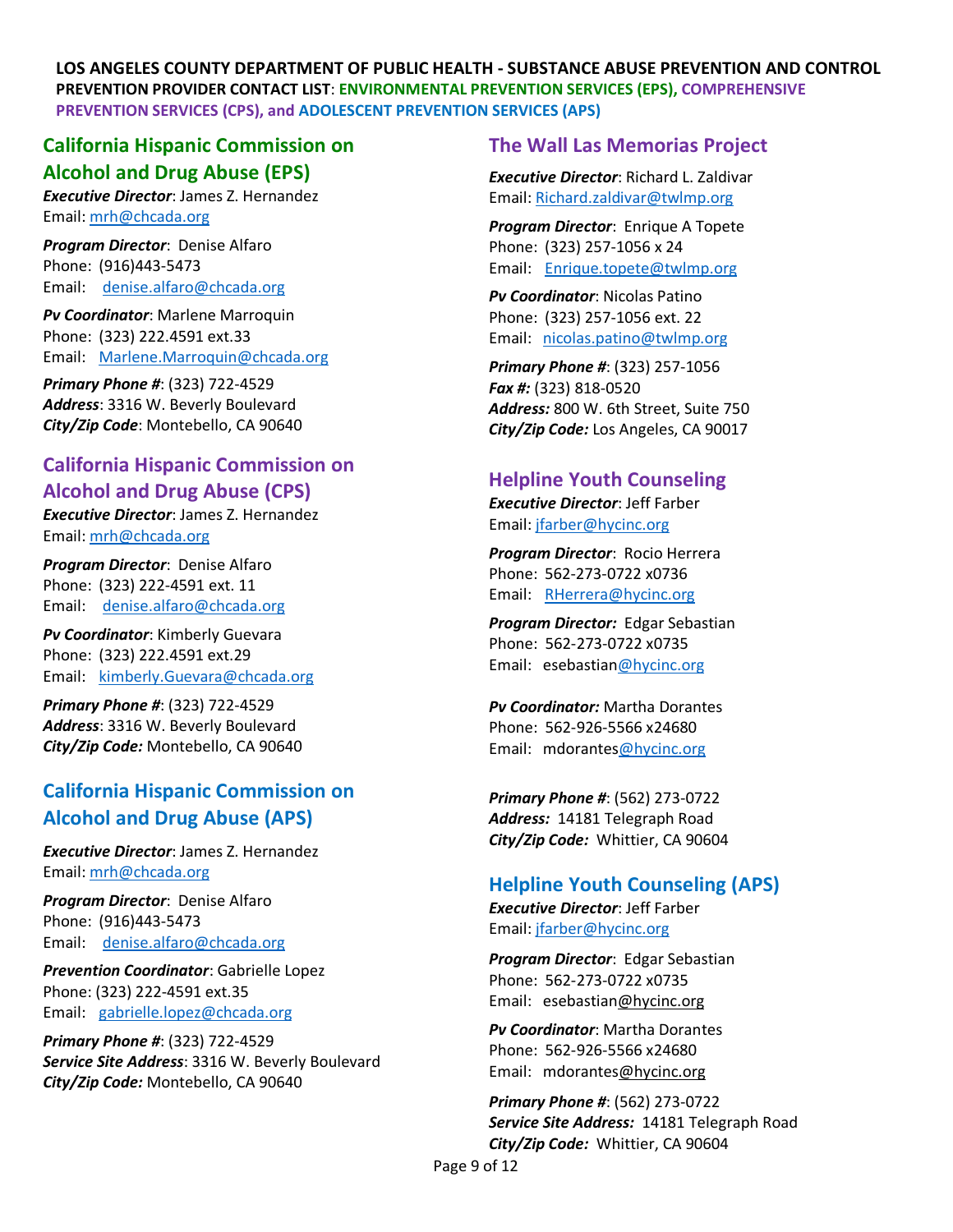## **Los Angeles County Office of Education**

*Division Director*: Sonya Smith, Ed.D. Email[: Smith\\_Sonya@lacoe.edu](mailto:Smith_Sonya@lacoe.edu)

*Project Coordinator*: Monica Sanchez Phone: (562) 922-6693 Email: [sanchez\\_monica@lacoe.edu](mailto:sanchez_monica@lacoe.edu)

*Program Activities Specialist*: Fernando Centeno Phone: (562) 922-6613 Centeno Fernando@lacoe.edu

*Primary Phone #*: (562) 922-6693 *Address*: 9300 Imperial Highway, ECW 251 *City/Zip Code*: Downey, CA 90242

## **SPIRITT Family Services**

*Executive Director*: Elvia Torres Phone: (562) 903-7000 Email: [Elviat@spiritt.org](mailto:Elviat@spiritt.org)

*Program Director*: Norma Yoguez Phone: (562) 201-1008 Email: [nyoguez@spiritt.org](mailto:nyoguez@spiritt.org)

*Pv Coordinator*: Adan Jimenez Phone: (562) 903-7000 Email: [adanj@spiritt.org](mailto:adanj@spiritt.org)

*Primary Phone #*: (562) 903-7000 *Address*: 8000 Painter Avenue *City/Zip Code*: Whittier, CA 90602

## **SPIRITT Family Services (APS)**

*Executive Director*: Elvia Torres Email: [Elviat@spiritt.org](mailto:Elviat@spiritt.org)

*Program director:* Norma Yoguez Email: [NYoguez@spiritt.org](mailto:NYoguez@spiritt.org)

*Associate Director:* Perla Pelayo Phone: (626) 442-1400 Email: [perlap@spiritt.org](mailto:perlap@spiritt.org)

*Program Coordinator:* Adan Jiminez Phone: (562) 903-7000 Email: [adanj@spiritt.org](mailto:adanj@spiritt.org)

*Primary Phone #*: (562) 903-7000 **Service Site Address: 147 S. 6<sup>th</sup> Ave.** *City/Zip Code*: La Puente, CA 91746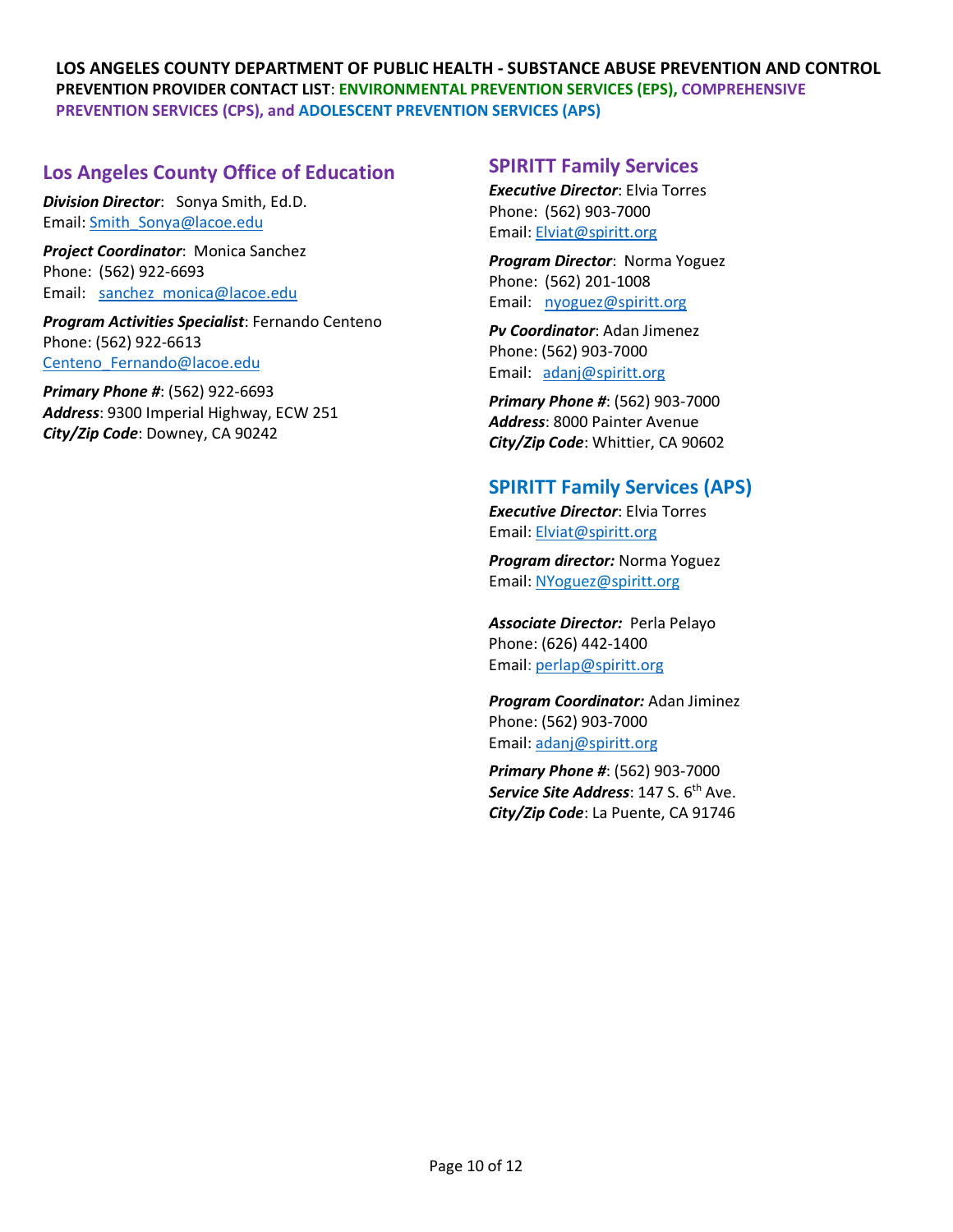### SPA 8 - South Bay

## **Asian American Drug Abuse Program**

*President & CEO*: Dean Nakanishi, MBA Email: [dnakanishi@aadapinc.org](mailto:dnakanishi@aadapinc.org)

*Program Director*: Jeanne Shimatsu Phone: (323) 293-6284 Email: jshimats[u@aadapinc.org](mailto:hmakiyama@aadapinc.org)

*Pv Coordinator*: Tom Chic Phone: (310) 768-8064 Email: [tchic@aadapinc.org](mailto:tchic@aadapinc.org)

*Primary Phone #*: (323) 293-6284 *Mailing Address*: 2900 Crenshaw Boulevard *City/Zip Code*: Los Angeles, CA 90016

## **Asian American Drug Abuse Program**

*President & CEO*: Mike Watanabe, MSW Email: [miwat@aadapinc.org](mailto:miwat@aadapinc.org)

*Program Director*: Jeanne Shimatsu Phone: (323) 293-6284 Email: jshimats[u@aadapinc.org](mailto:hmakiyama@aadapinc.org)

*Pv Coordinator*: Tom Chic Phone: (310) 768-8064 Email: [tchic@aadapinc.org](mailto:tchic@aadapinc.org)

*Primary Phone #*: (323) 293-6284 *Mailing Address*: 2900 Crenshaw Boulevard *City/Zip Code*: Los Angeles, CA 90016

## **Asian American Drug Abuse Program**

*President & Chief Executive Officer:* Mike Watanabe, MSW Email: [miwat@aadapinc.org](mailto:miwat@aadapinc.org)

*Program Director*: Jeanne Shimatsu Phone: (323) 293-6284 Email: jshimats[u@aadapinc.org](mailto:hmakiyama@aadapinc.org)

*Prevention Coordinator*: Miriam Ruiz Phone: (310) 768-8018 Email: [mruiz@aadapinc.org](mailto:mruiz@aadapinc.org)

*Primary Phone #*: (310) 768-8018 *Service Site Address*: 13931 Van Ness Avenue *City/Zip Code*: Gardena, CA 90249

## **Behavioral Health Services, NCADD South Bay**

*Executive Director*: Shirley Summers Email[: ssummers@bhs-inc.org](mailto:ssummers@bhs-inc.org)

*Program Director*: Deborah Hawkins Phone: (310) 328-1460 Email: [dhawkins@bhs-inc.org](mailto:dhawkins@bhs-inc.org)

*Pv Coordinator*: Heather Longridge Phone: (310) 328-1460 Email: [hlongridge@bhs-inc.org](mailto:hlongridge@bhs-inc.org)

*Primary Phone #*: (310) 328-1460 *Address*: 1334 Post Avenue *City/Zip Code*: Torrance, CA 90501

## **Cambodian Association of America**

*Executive Director*: Kimthai Kuoch, MPA Email[: kimthai988@gmail.com](mailto:kimthai988@gmail.com)

*Program Director*: Bampenh Bob Khek Phone: (562) 988-1863 Email: [bobkhek@cambodianusa.com](mailto:bobkhek@cambodianusa.com)

*Pv Coordinator*: Nicole Sun Phone: (562) 988-1863 Email: [nicole@cambodianusa.com](mailto:nicole@cambodianusa.com) 

*Primary Phone #*: (562) 988-1863 *Address*: 2390 Pacific Avenue *City/Zip Code*: Long Beach, CA 90806

## **Behavioral Health Services - Gardena**

*Executive Director*: Shirley Summers Email[: ssummers@bhs-inc.org](mailto:ssummers@bhs-inc.org)

*Program Director*: Luis A. Renteria Phone: (310) 679-9031 Email: [lrenteria@bhs-inc.org](mailto:lrenteria@bhs-inc.org)

*Pv Coordinator*: Jenifer Harris Phone: (310) 679-9031x1224 Email: [jharris@bhs-inc.org](mailto:jharris@bhs-inc.org)

*Primary Phone #*: (310) 679-9031 *Address:* 15519 Crenshaw Boulevard *City/Zip Code:* Gardena, CA 90249